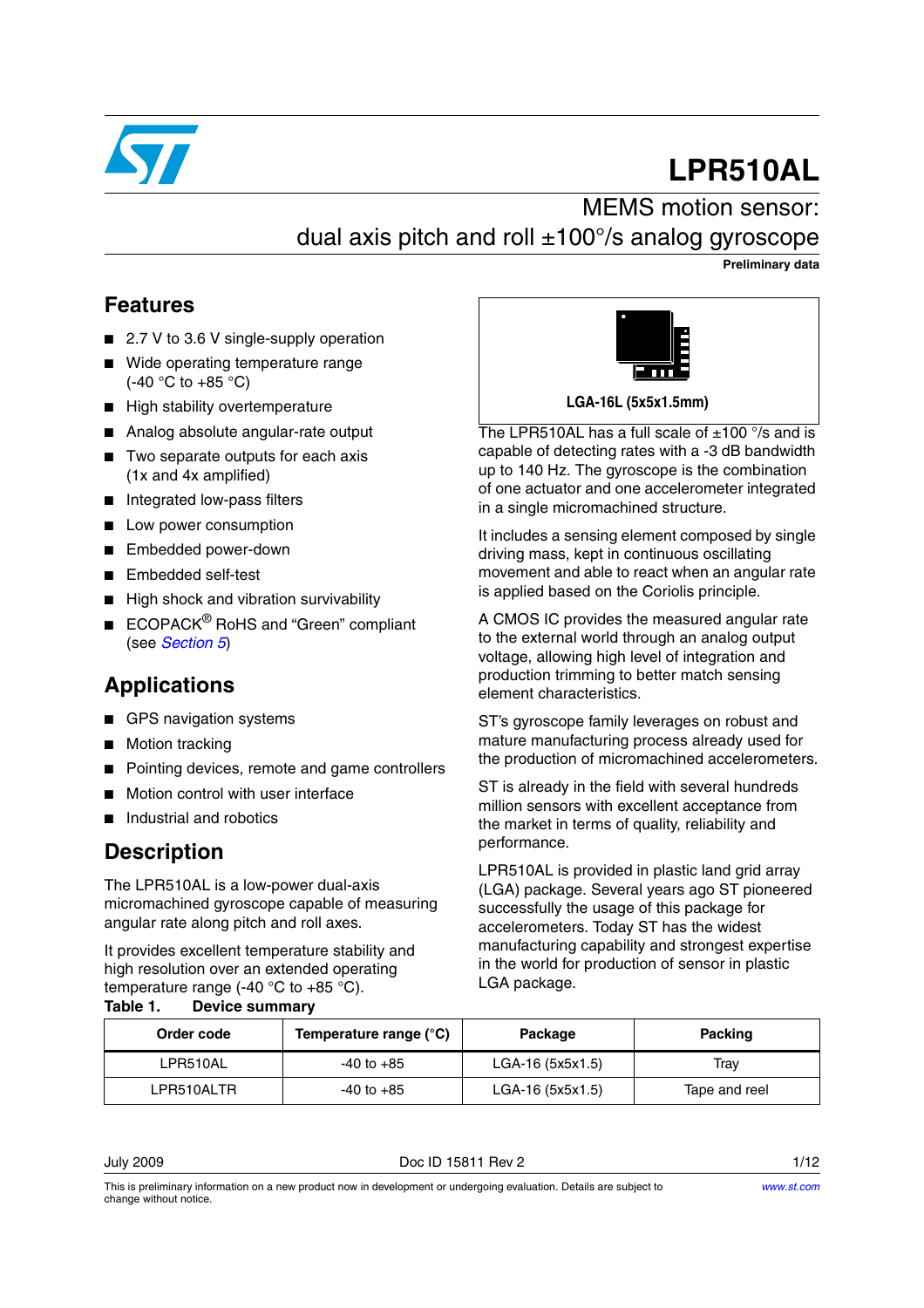# **Contents**

| 1              |     |                                             |  |  |  |
|----------------|-----|---------------------------------------------|--|--|--|
|                | 1.1 |                                             |  |  |  |
| $\overline{2}$ |     | Mechanical and electrical specifications  5 |  |  |  |
|                | 2.1 |                                             |  |  |  |
|                | 2.2 |                                             |  |  |  |
|                | 2.3 |                                             |  |  |  |
| 3              |     |                                             |  |  |  |
|                | 3.1 |                                             |  |  |  |
|                | 3.2 |                                             |  |  |  |
|                | 3.3 |                                             |  |  |  |
|                | 3.4 |                                             |  |  |  |
| 4              |     |                                             |  |  |  |
|                | 4.1 |                                             |  |  |  |
|                | 4.2 |                                             |  |  |  |
| 5              |     |                                             |  |  |  |
| 6              |     |                                             |  |  |  |

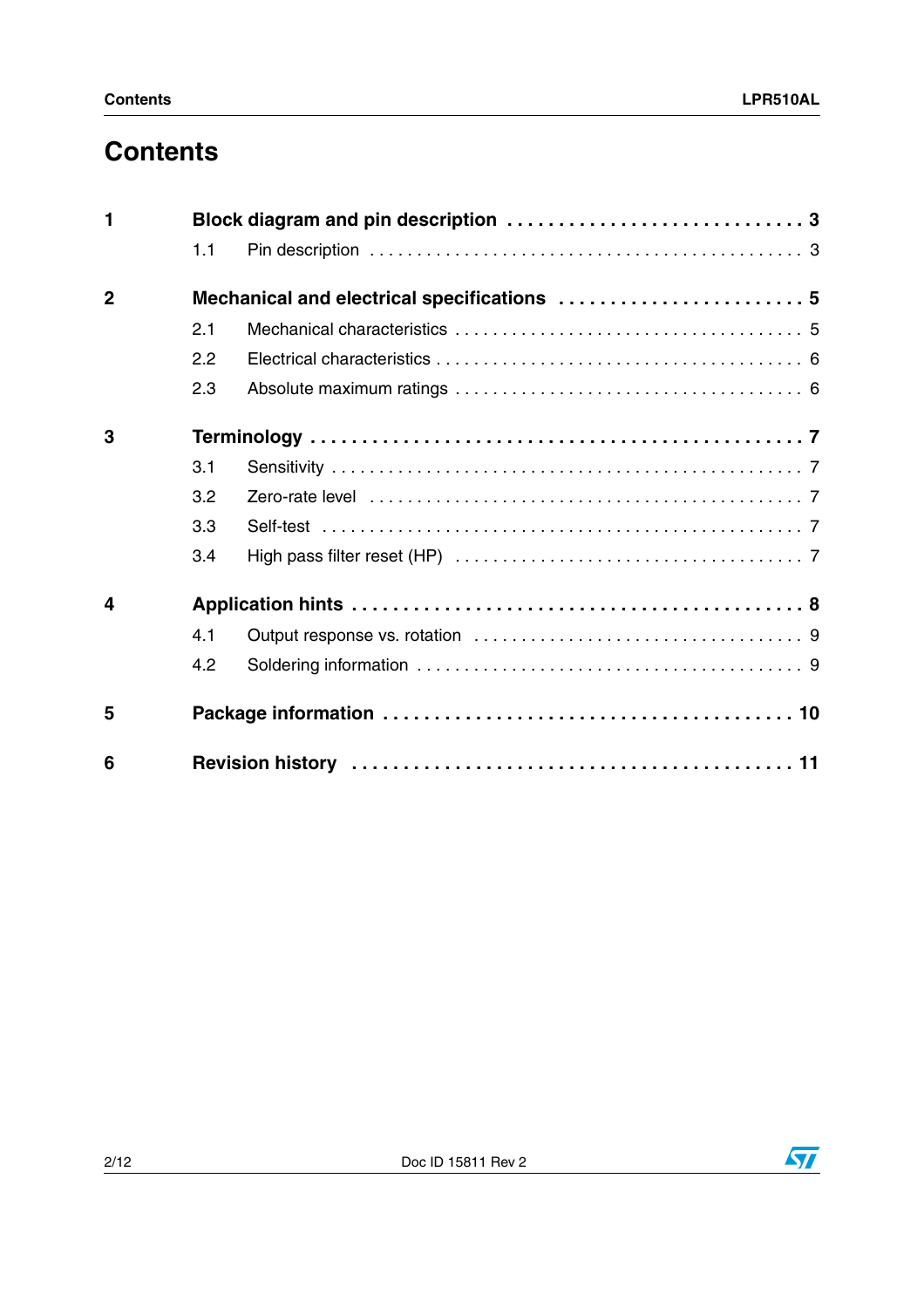# <span id="page-2-0"></span>**1 Block diagram and pin description**



#### **Figure 1. Block diagram**

### <span id="page-2-1"></span>**1.1 Pin description**





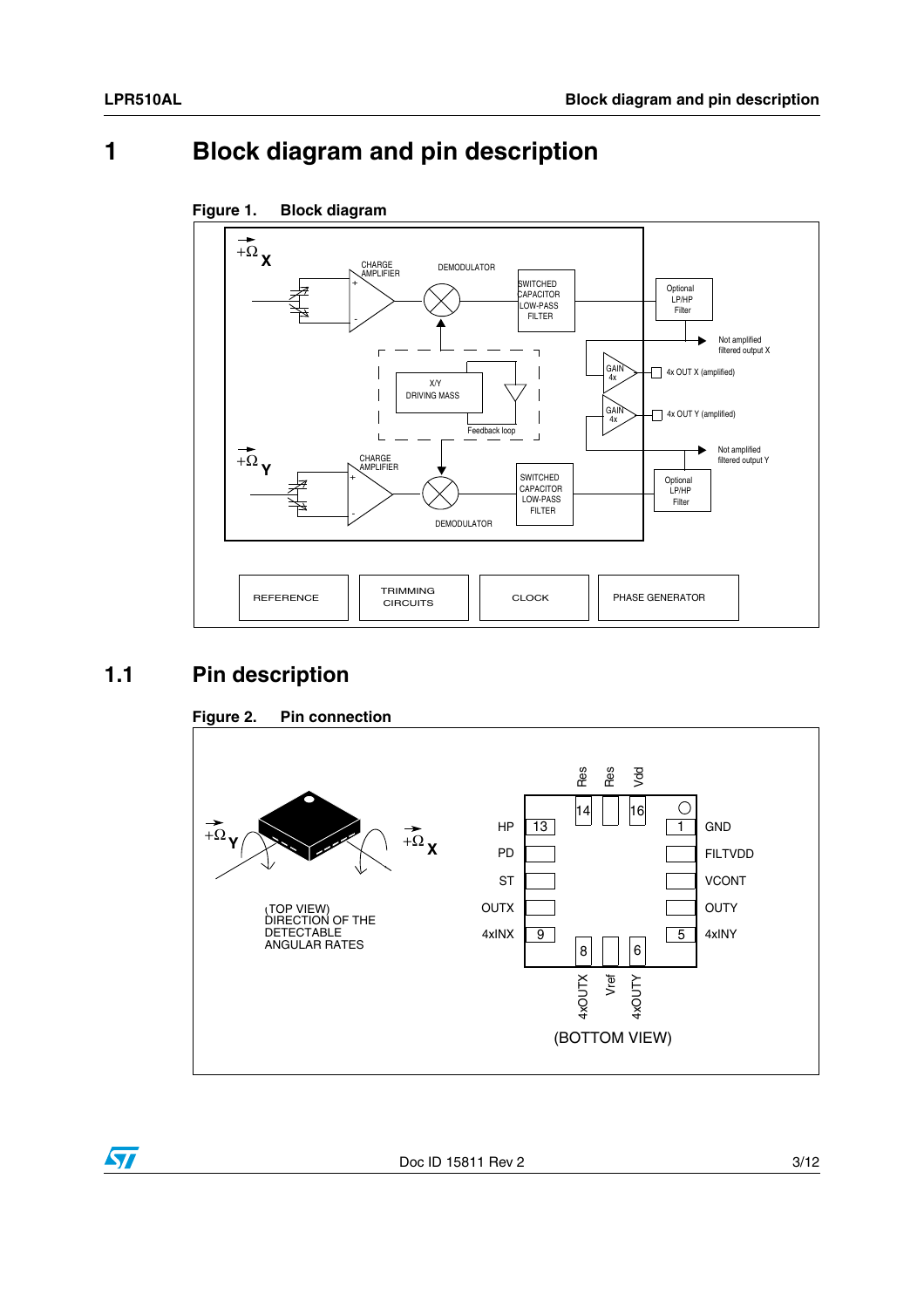| Pin #          | Pin name       | <b>Analog function</b>                                                                                 |
|----------------|----------------|--------------------------------------------------------------------------------------------------------|
| 1              | <b>GND</b>     | 0V supply voltage                                                                                      |
| $\overline{c}$ | <b>FILTVDD</b> | PLL filter connection pin #2                                                                           |
| 3              | <b>VCONT</b>   | PLL filter connection pin #1                                                                           |
| 4              | <b>OUTY</b>    | Not amplified output                                                                                   |
| 5              | 4xINY          | Input of 4x amplifier                                                                                  |
| 6              | 4xOUTY         | Y rate signal output voltage (amplified)                                                               |
| 7              | Vref           | Reference voltage                                                                                      |
| 8              | 4xOUTX         | X rate signal output voltage (amplified)                                                               |
| 9              | 4xINX          | Input of 4x amplifier                                                                                  |
| 10             | <b>OUTX</b>    | Not amplified output                                                                                   |
| 11             | ST             | Self-test (logic 0: normal mode; logic 1: self-test)                                                   |
| 12             | <b>PD</b>      | Power-down (logic 0: normal mode; logic 1: power-down<br>mode)                                         |
| 13             | <b>HP</b>      | High pass filter reset (logic 0: normal operation mode;<br>logic1: external high pass filter is reset) |
| 14,15          | Res            | Reserved, Connect to Vdd                                                                               |
| 16             | Vdd            | Power supply                                                                                           |

**Table 2. Pin description**

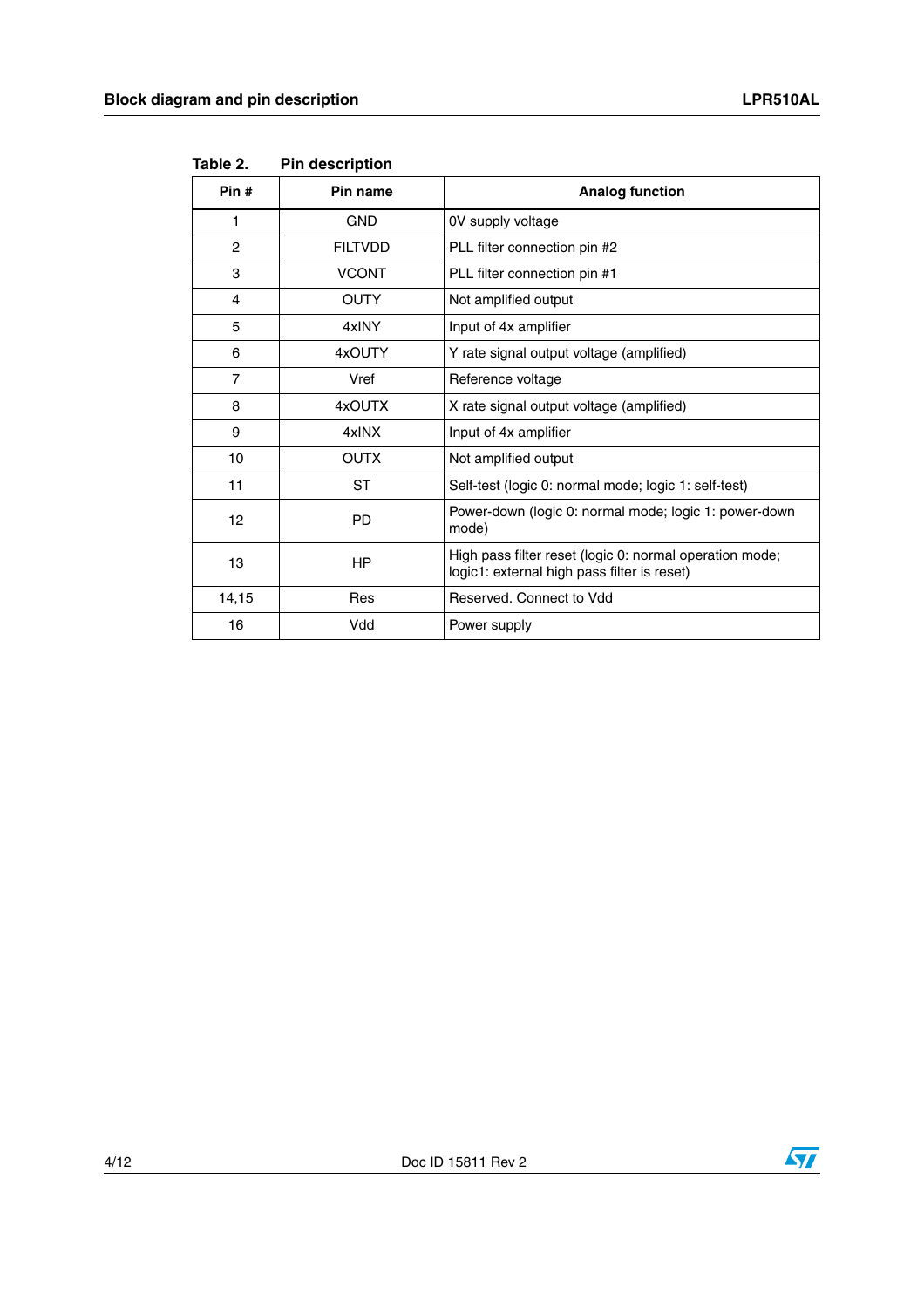# <span id="page-4-0"></span>**2 Mechanical and electrical specifications**

#### <span id="page-4-1"></span>**2.1 Mechanical characteristics**

#### <span id="page-4-2"></span>**Table 3. Mechanical characteristics @ Vdd = 3 V, T = 25 °C unless otherwise noted(1)**

| <b>Symbol</b> | <b>Parameter</b>                         | <b>Test condition</b>  | Min.  | Typ. <sup>(2)</sup> | Max.  | <b>Unit</b>                     |
|---------------|------------------------------------------|------------------------|-------|---------------------|-------|---------------------------------|
| <b>FSA</b>    | Measurement range                        | 4x OUT (amplified)     |       | ±100                |       | $^{\circ}/s$                    |
| FS.           |                                          | OUT (not amplified)    |       | ±400                |       | $\degree$ /s                    |
| <b>SoA</b>    | Sensitivity <sup>(3)</sup>               | 4x OUT (amplified)     |       | 10                  |       | mV/°/s                          |
| So            |                                          | OUT (not amplified)    |       | 2.5                 |       | mV/°/s                          |
| SoDr          | Sensitivity change vs<br>temperature     | Delta from 25°C        |       | 0.03                |       | $\%$ /°C                        |
| Voff          | Zero-rate level <sup>(3)</sup>           |                        |       | 1.23                |       | V                               |
| Vref          | Reference voltage                        |                        |       | 1.23                |       | V                               |
| <b>OffDr</b>  | Zero-rate level change<br>Vs temperature | Delta from 25°C        |       | 0.02                |       | $\degree$ /s/ $\degree$ C       |
| NL.           | Non linearity                            | Best fit straight line |       | ±1                  |       | $%$ FS                          |
| <b>BW</b>     | Bandwidth <sup>(4)</sup>                 |                        |       | 140                 |       | Hz                              |
| <b>Rn</b>     | Rate noise density                       |                        |       | 0.017               |       | $\frac{\circ}{s}$ / $\sqrt{Hz}$ |
| Top           | Operating<br>temperature range           |                        | $-40$ |                     | $+85$ | $^{\circ}$ C                    |

1. The product is factory calibrated at 3 V. The operational power supply range is specified in *[Table 4](#page-5-2)*.

2. Typical specifications are not guaranteed

3. Sensitivity and zero-rate level are not ratiometric to supply voltage

4. The product is capable of measuring angular rates extending from DC to the selected BW.

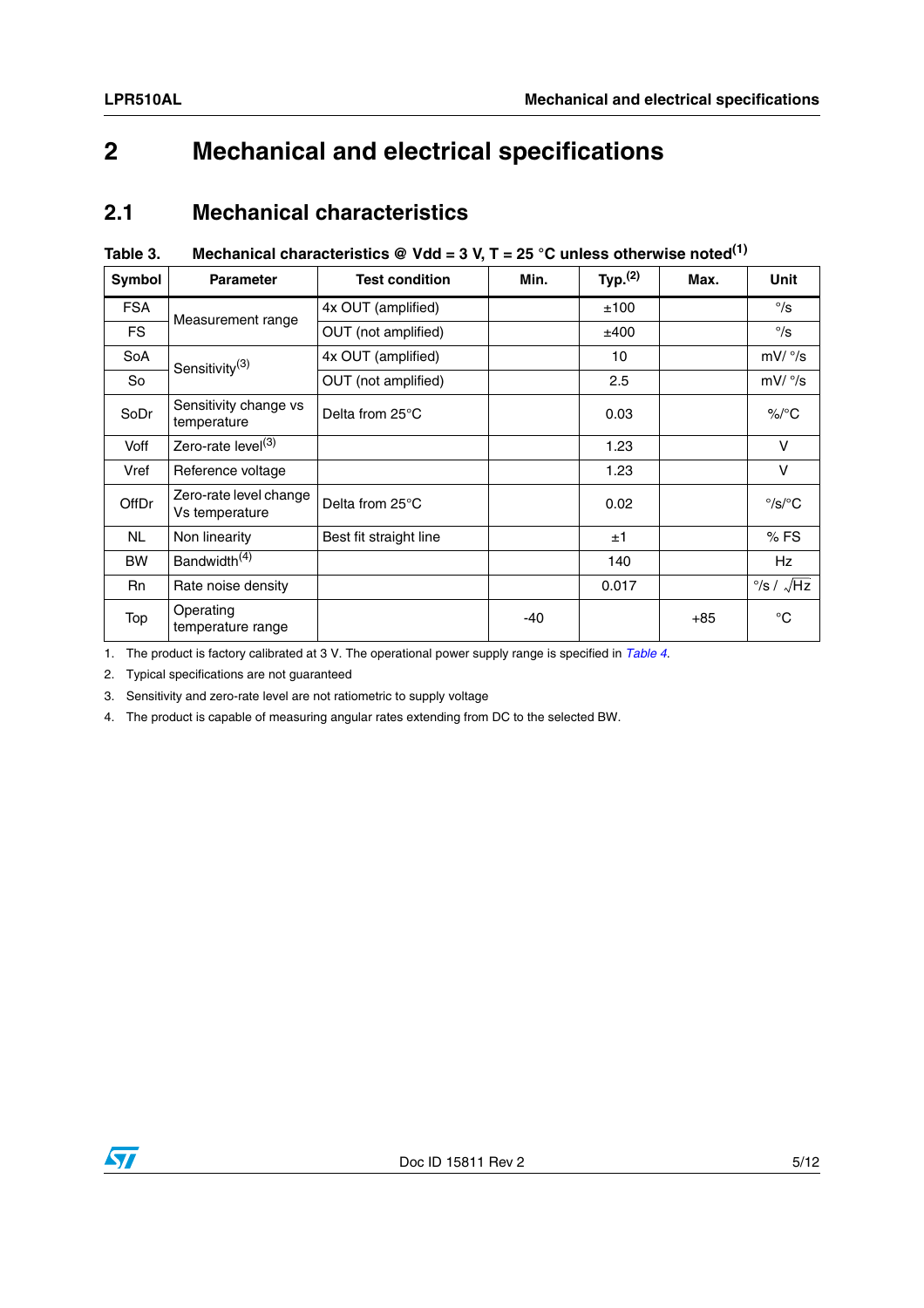# <span id="page-5-0"></span>**2.2 Electrical characteristics**

<span id="page-5-2"></span>**Table 4. Electrical characteristics @ Vdd =3 V, T=25 °C unless otherwise noted(1)**

| Symbol                | <b>Parameter</b>                     | <b>Test condition</b>   | Min.        | Typ. <sup>(2)</sup> | Max.             | <b>Unit</b> |  |
|-----------------------|--------------------------------------|-------------------------|-------------|---------------------|------------------|-------------|--|
| Vdd                   | Supply voltage                       |                         | 2.7         | 3                   | 3.6              | v           |  |
| Idd                   | Supply current                       | PD pin connected to GND |             | 6.8                 |                  | mA          |  |
| <b>IddPdn</b>         | Supply current in<br>power-down mode | PD pin connected to Vdd |             |                     | 5                | μA          |  |
| <b>V<sub>ST</sub></b> | Self-test input                      | Logic 0 level           | 0           |                     | $0.2^{\ast}$ Vdd | v           |  |
|                       |                                      | Logic 1 level           | $0.8^*V$ dd |                     | Vdd              |             |  |
| <b>VPD</b>            | Power-down input                     | Logic 0 level           | 0           |                     | $0.2^{\ast}$ Vdd | v           |  |
|                       |                                      | Logic 1 level           | $0.8^*V$ dd |                     | Vdd              |             |  |
| Top                   | Operating temperature<br>range       |                         | -40         |                     | $+85$            | °C          |  |

1. The product is factory calibrated at 3 V

2. Typical specifications are not guaranteed

### <span id="page-5-1"></span>**2.3 Absolute maximum ratings**

Stresses above those listed as "Absolute maximum ratings" may cause permanent damage to the device. This is a stress rating only and functional operation of the device under these conditions is not implied. Exposure to maximum rating conditions for extended periods may affect device reliability.

| Table 5. | Absolute maximum ratings |  |
|----------|--------------------------|--|
|          |                          |  |

| Symbol                      | <b>Ratings</b>                            | <b>Maximum value</b> | Unit |
|-----------------------------|-------------------------------------------|----------------------|------|
| Vdd                         | Supply voltage                            | $-0.3$ to 6          | V    |
| Vin                         | Input voltage on any control pin (PD, ST) | $-0.3$ to Vdd $+0.3$ | ν    |
| $\mathsf{r}_{\texttt{STG}}$ | Storage temperature range                 | $-40$ to $+125$      | °C   |
| A                           | Acceleration                              | 3000 $q$ for 0.5 ms  |      |
|                             |                                           | 10000 g for 0.1 ms   |      |
| <b>ESD</b>                  | Electrostatic discharge protection        | 2 (HBM)              | k٧   |



This is a mechanical shock sensitive device, improper handling can cause permanent damage to the part



This is an ESD sensitive device, improper handling can cause permanent damage to the part

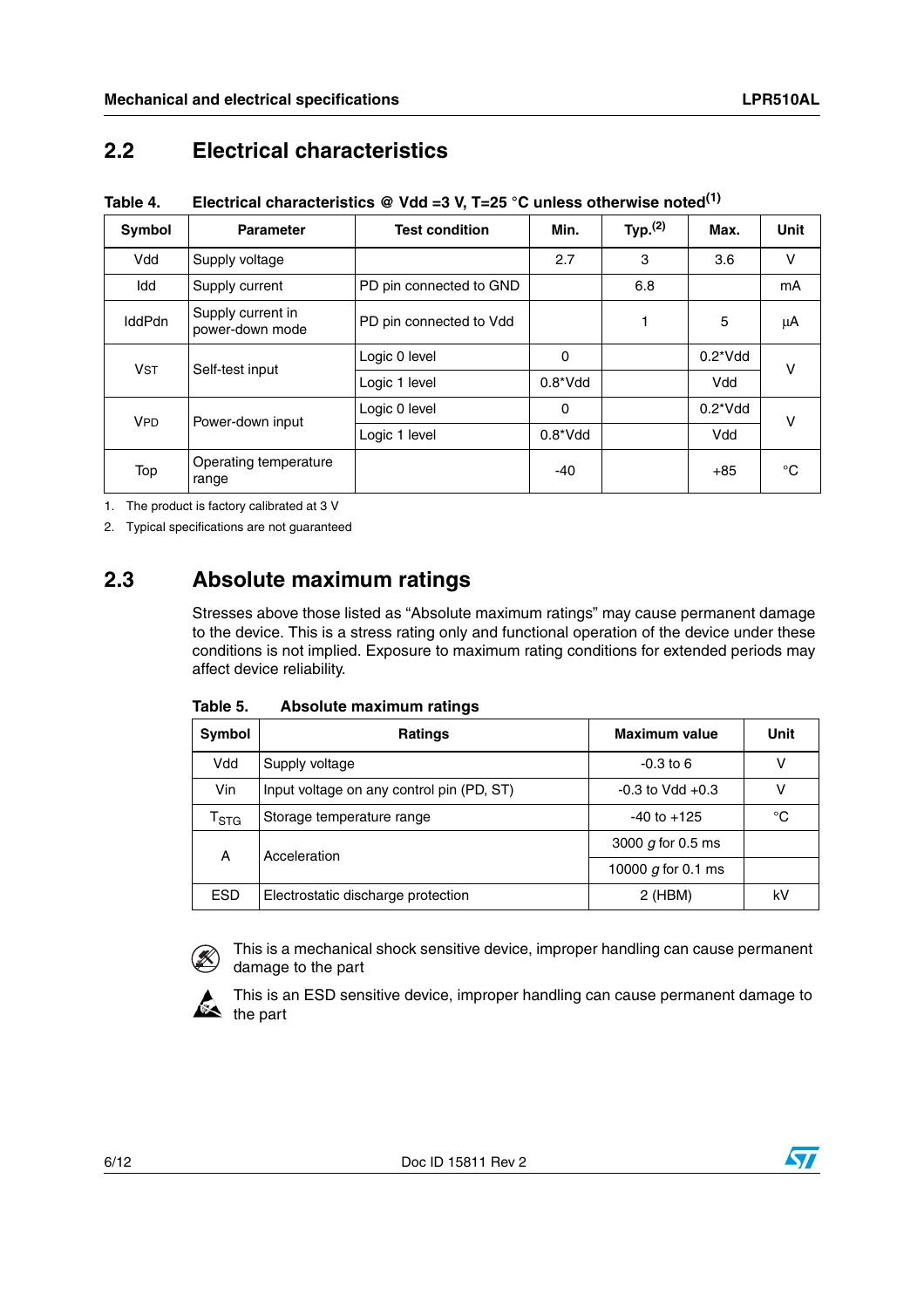# <span id="page-6-0"></span>**3 Terminology**

#### <span id="page-6-1"></span>**3.1 Sensitivity**

An angular rate gyroscope is a device that produces a positive-going output voltage for counterclockwise rotation around the sensitive axis considered. Sensitivity describes the gain of the sensor and can be determined by applying a defined angular velocity to it. This value changes very little over temperature and time.

#### <span id="page-6-2"></span>**3.2 Zero-rate level**

Zero-rate level describes the actual output signal if there is no angular rate present. The zero-rate level of precise MEMS sensors is, to some extent, a result of stress to the sensor and therefore zero-rate level can slightly change after mounting the sensor onto a printed circuit board or after exposing it to extensive mechanical stress. This value changes very little over temperature and time.

#### <span id="page-6-3"></span>**3.3 Self-test**

Self-test allows testing of the mechanical and electrical part of the sensor, allowing the seismic mass to be moved by means of an electrostatic test-force. The self-test function is off when the ST pin is connected to GND. When the ST pin is tied to Vdd, an actuation force is applied to the sensor, emulating a definite Coriolis force. In this case the sensor output will exhibit a voltage change in its DC level which is also dependent on the supply voltage. When ST is active, the device output level is given by the algebraic sum of the signals produced by the velocity acting on the sensor and by the electrostatic test-force. If the output signals change within the amplitude specified in *[Table 3](#page-4-2)*, then the mechanical element is working properly and the parameters of the interface chip are within the defined specifications.

# <span id="page-6-4"></span>**3.4 High pass filter reset (HP)**

The LPR510AL provides the possibility to reset the optional external high pass filter by applying a high logic value to the HP pad. This procedure ensures faster response, especially during overload conditions. Moreover, this operation is suggested each time the device is powered.

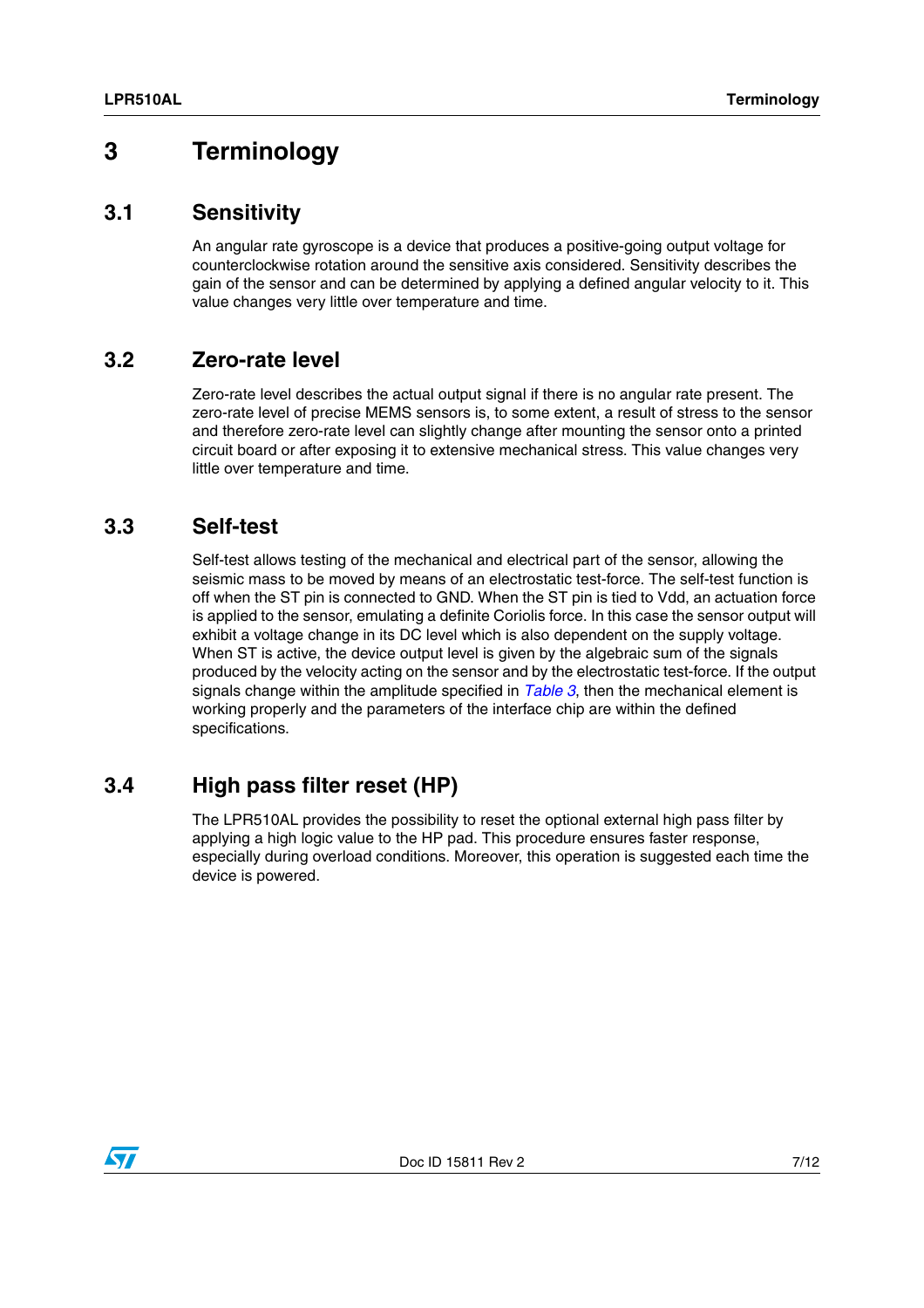# <span id="page-7-0"></span>**4 Application hints**



<span id="page-7-1"></span>**Figure 3. LPR510AL electrical connections and external components values**

Power supply decoupling capacitors (100 nF ceramic or polyester + 10 µF aluminum) should be placed as near as possible to the device (common design practice).

The LPR510AL allows band limiting of the output rate response through the use of an external low pass filter (suggested) and/or high pass filter (optional) in addition to the embedded low pass filter (f $_{\rm t}$  = 140 Hz).

4xOUTX and 4xOUTY are respectively OUTX and OUTY amplified outputs lines, internally buffered to ensure low output impedance.

If external high pass or low pass filtering is not applied it is mandatory to short-circuit respectively pad 4 to pad 5 and pad 9 to pad 10 when amplified outputs are used.

When only not-amplified outputs are used (OUTX/Y), it is suggested to set pads 5 and 9 to fixed reference voltage (GND/Vref).

When high pass filter is applied to not amplified output (OUTx), it is recommended to buffer the line before entering ADC for performance optimization.

The LPR510AL IC includes a PLL (phase locked loop) circuit to synchronize driving and sensing interfaces. Capacitors and resistors must be added at the **FILTVDD** and **VCONT** pins (as shown in *[Figure 3](#page-7-1)*) to implement a low-pass filter.

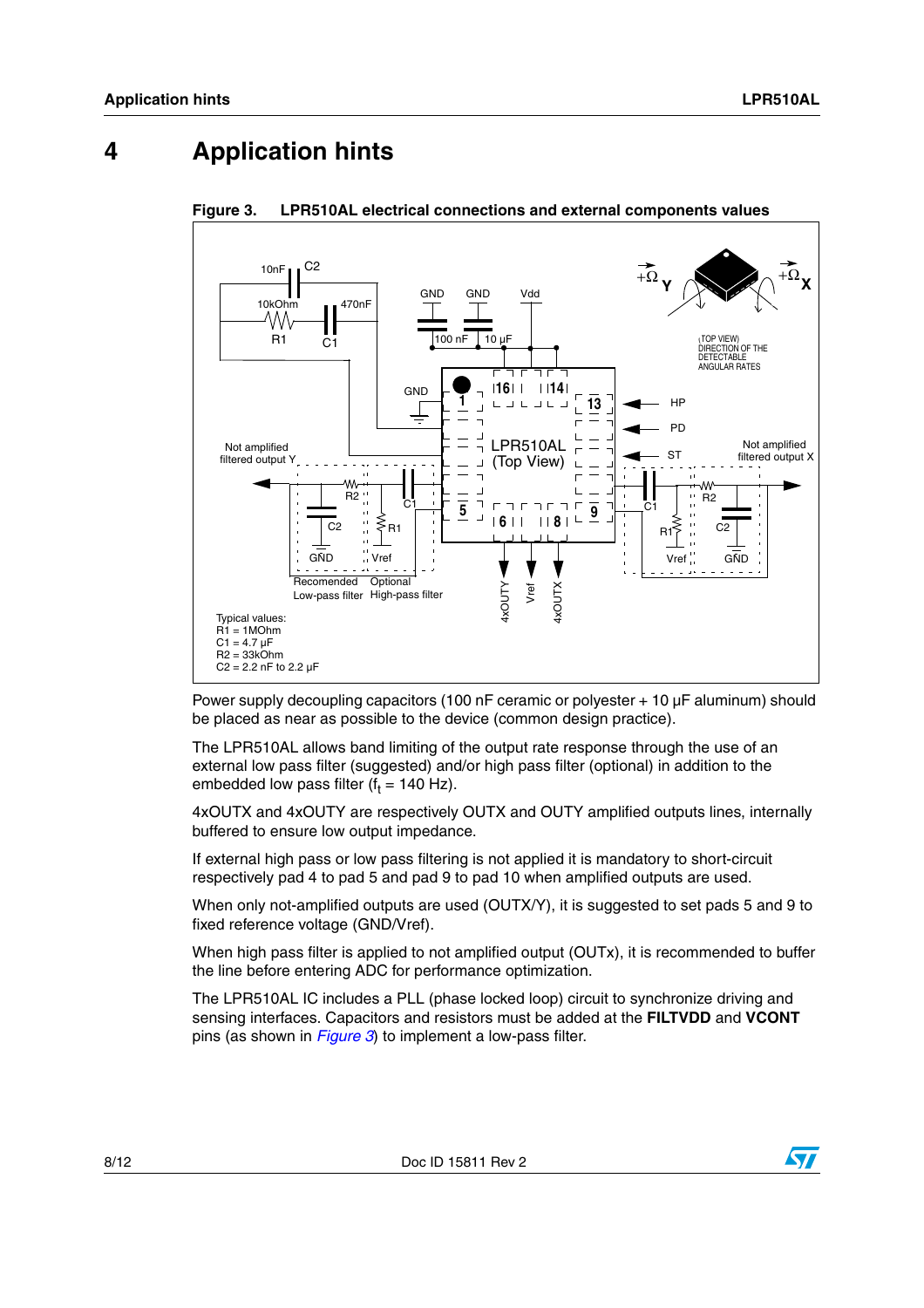#### <span id="page-8-0"></span>**4.1 Output response vs. rotation**





# <span id="page-8-1"></span>**4.2 Soldering information**

The LGA package is compliant with the ECOPACK®, RoHS and "Green" standard. It is qualified for soldering heat resistance according to JEDEC J-STD-020C.

Leave "pin 1 indicator" unconnected during soldering.

Land pattern and soldering recommendations are available at www.st.com.

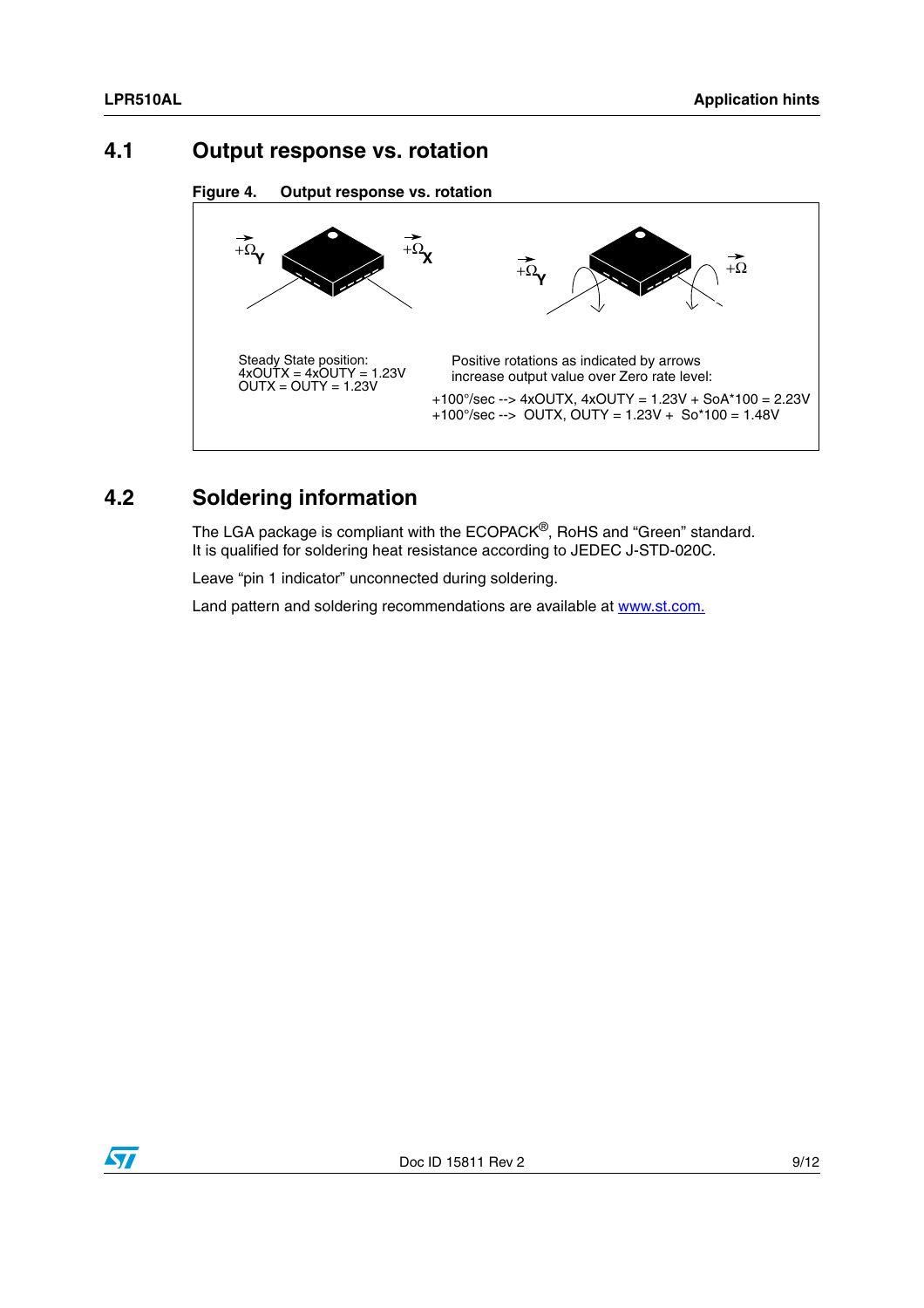# <span id="page-9-0"></span>**5 Package information**

In order to meet environmental requirements, ST offers these devices in different grades of ECOPACK® packages, depending on their level of environmental compliance. ECOPACK® specifications, grade definitions and product status are available at: www.st.com. ECOPACK is an ST trademark.





10/12 Doc ID 15811 Rev 2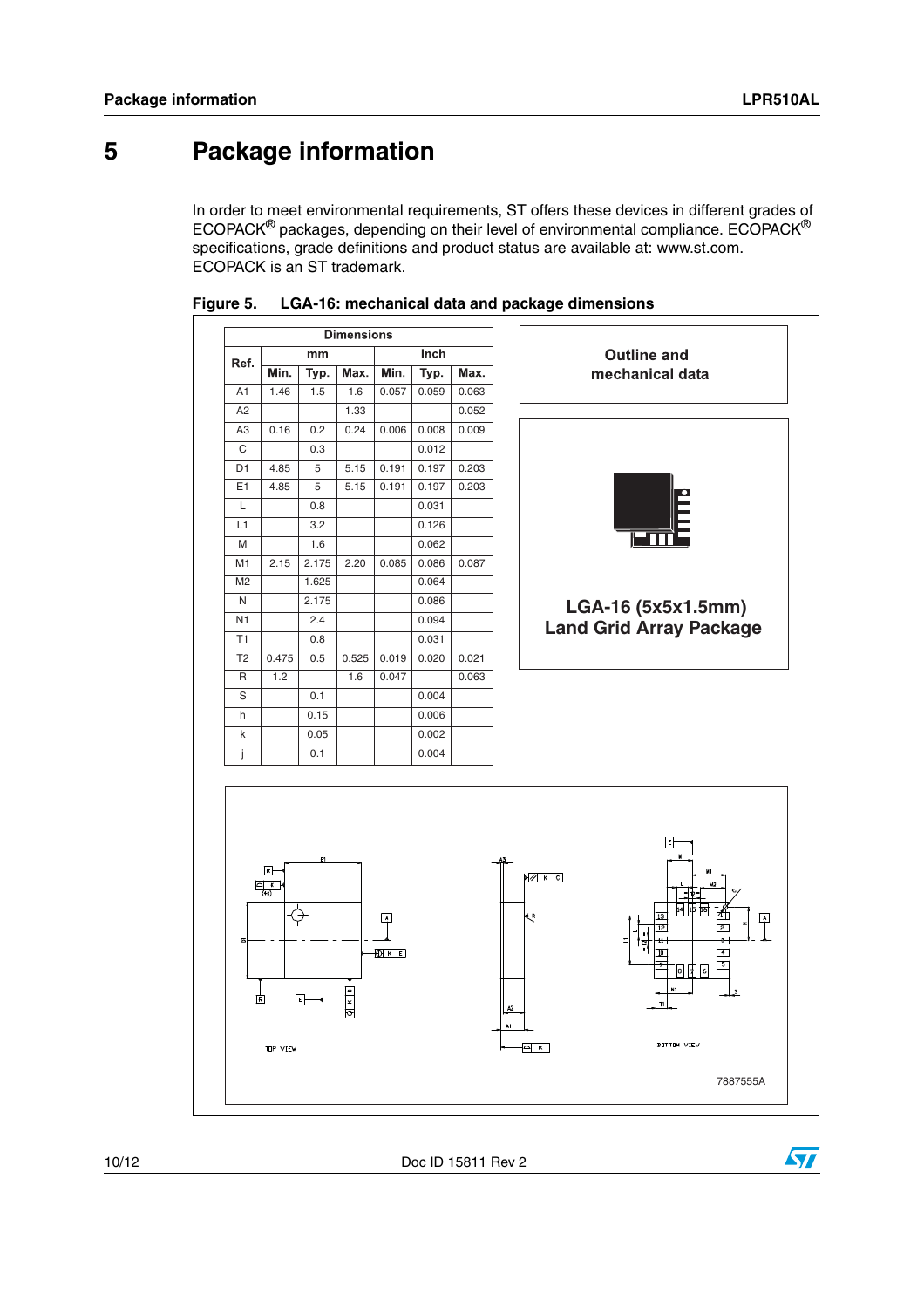# <span id="page-10-0"></span>**6 Revision history**

#### Table 6. **Document revision history**

| <b>Date</b> | <b>Revision</b> | <b>Changes</b>                                                |
|-------------|-----------------|---------------------------------------------------------------|
| 04-Jun-2009 |                 | Initial release                                               |
| 06-Jul-2009 | 2               | Small text changes to improve readability.<br>Updated Table 4 |